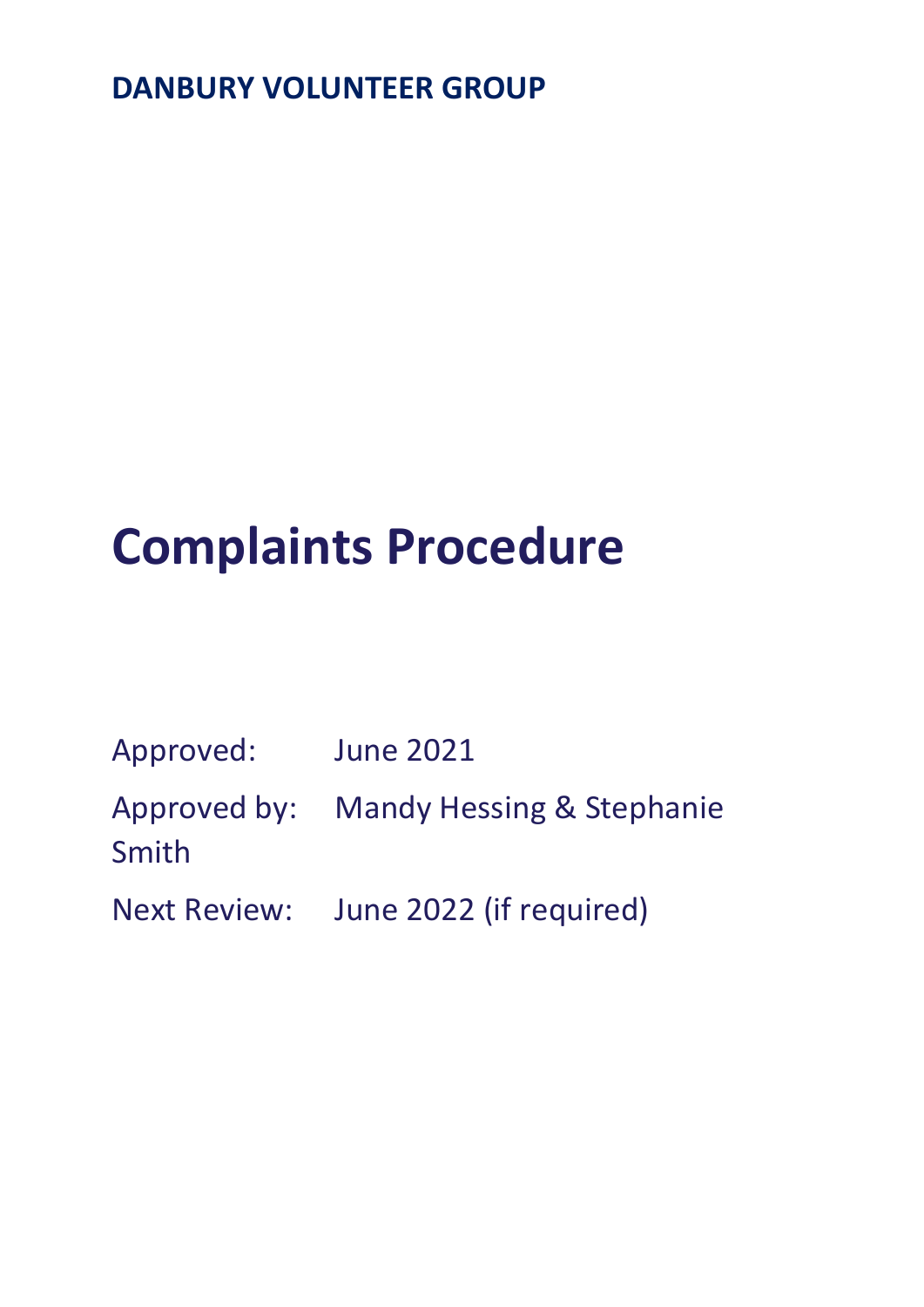### **Table of Contents**